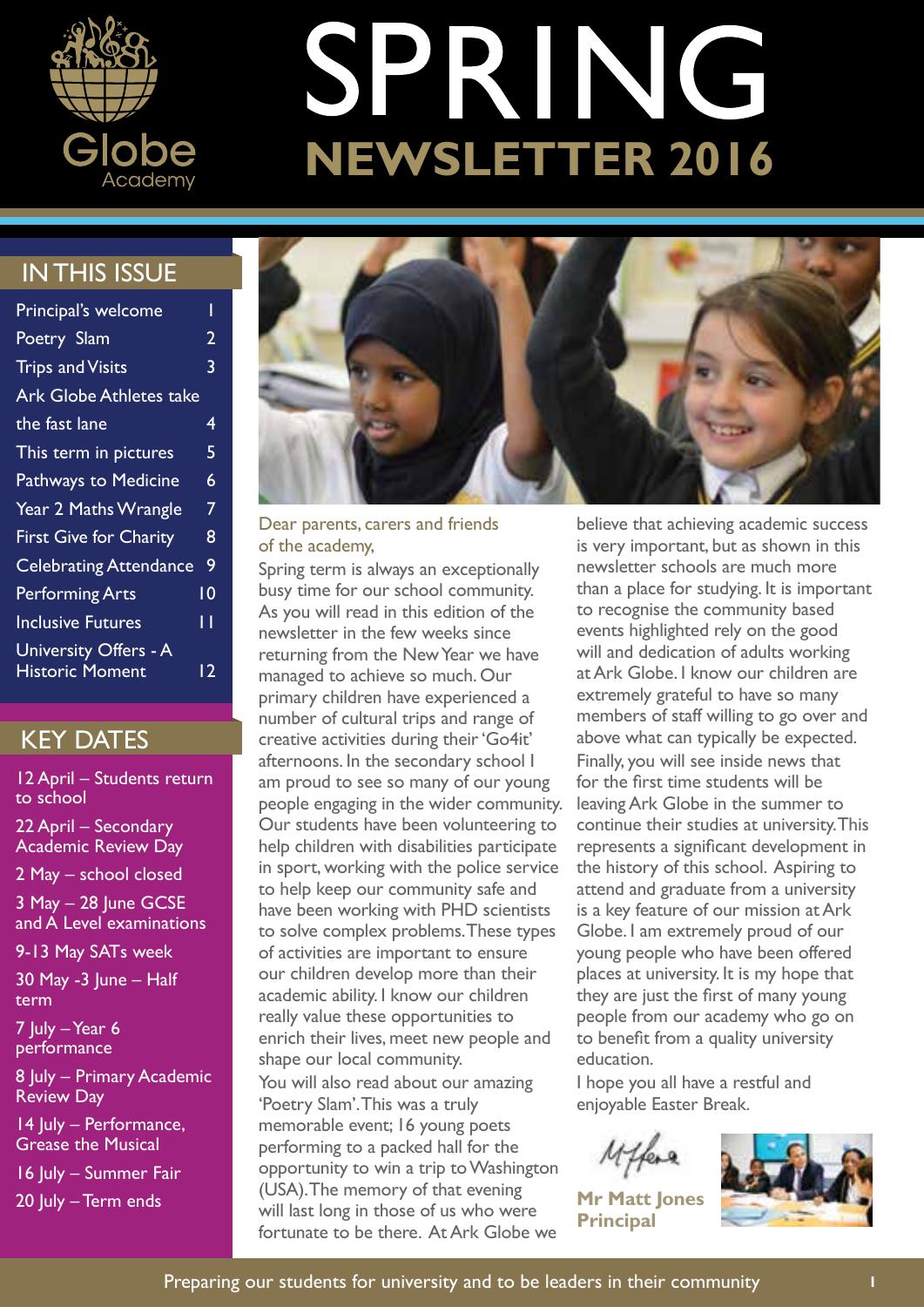**ARK GLOBE ACADEMY SELECTS FIRST EVER TEAM= OF YOUNG PEOPLE FROM LONDON TO COMPETE IN INTERNATIONAL BRAVE NEW VOICES POETRY SLAM IN WASHINGTON DC.**



Sixteen student poets battled it out at Ark Globe Academy's first ever poetry slam event. Members of the highly successful student poetry collective 'Globe Poets' took to the stage to air their ideas about what 'Power' means to young people in London today.

Students wrote poems on a wide range of issues on the theme of 'Power' that affect them – from anxiety and mental health issues, to the relationship between young people and the police in London. The poets had worked for several months writing their own pieces, as well as committing them to memory for their outstanding performances. Needless to say, there were both tears and laughter on the night as a result of the fantastic hosting by professional poet Joshua Idehen, who encouraged the student audience to root for every single poet that came onto the stage.

The judging panel included poet Caleb Femi, Roundhouse Poetry Slam winner and Ark Globe student alumni, and Ark Schools CEO, Lucy Heller, in addition to 'Globe Poets' founder Holly Rigby, an English teacher at the school. The judges struggled so hard to whittle the performers down to six, that in a moment of X Factor drama, they produced a wild card and added a seventh member to the team announced on the night.

The final team that was selected will be travelling to Brave New Voices in Washington DC this July to compete against young people from across America

and is made up of; Zareen Roy-Macauley, Aneesha Hussain, Tasnima Ahmed, Halil Es, Joshua Adeyemi, Naomi Oloukun and wild card winner Sharon Machisa.

Winner Joshua Adeyemi, who in one of the most moving parts of the evening saw his mother run on stage to hug him after the winners were announced, said after hearing the news: "I'm overwhelmed. It feels surreal, I literally dreamed about this. I will be the first person in my family to ever travel to America. I feel a responsibility now to encourage other young men like me to use poetry as a positive and productive way to express our emotions and views about the world." Lucy Heller said on the night, "Globe Poets are an extraordinary group of young people - the judge's only frustration was that we had to choose - we wish all 16 could have gone to Washington!' The students performing at the event are all part of the 'Globe Poets', the school's Spoken word collective which was set up by three of the night's winners three years ago. The students taking part in the slam ranged from 13 to 17.

The Brave New Voices Competition is the biggest poetry slam in America that sees hundreds of teenage poetry slam champions come together to not only compete against each other but attend workshops led by renowned poets and activists, participate in youth development programmes and discuss social justice.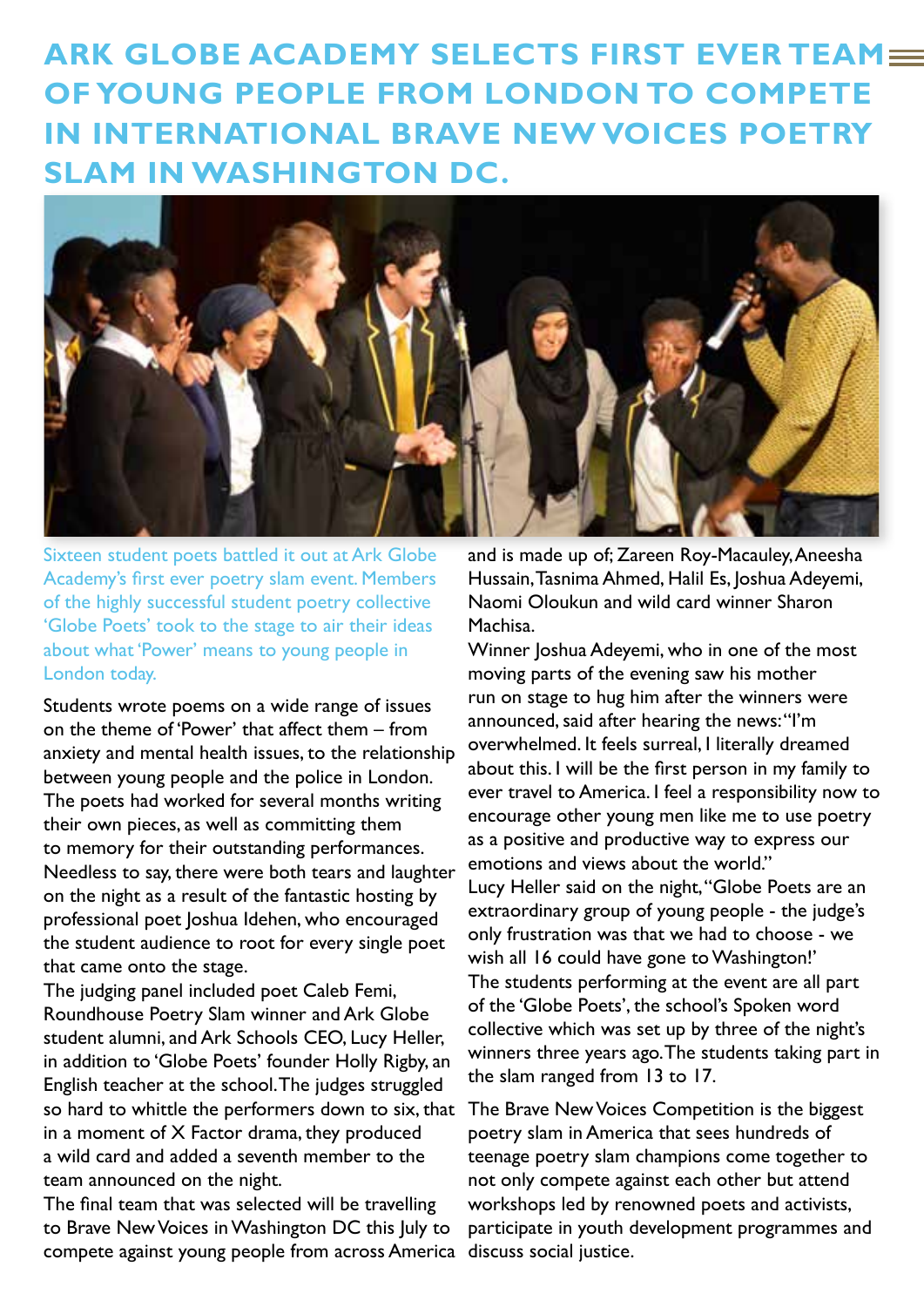## TRIPS AND VISITS



### YEAR 3 VISIT SURREY DOCKS FARM

Year 3 pupils in Gauss Class visited Surrey Docks Farm to learn about farm life after studying the famous children's classic 'Charlotte's Web' in English. We had a great tour of the farm in the morning, where the pupils had lots of great discussions and an opportunity to ask some fantastic questions. We saw ducks, sheep, cows, pigs, goats and many other farm animals and learnt all about how they live on the farm and what happens when it's time for them to move on. After lunch we had an amazing time feeding the animals, the goats were a particular favourite as they enjoyed climbing on walls and fences to eat our oats. One even tried to eat the paper bag the food was in. We had a fantastic day and it was definitely made even better when the little new born lamb popped out of the stable to say hello before we left.

## THE TOWER OF LONDON

Year 6 went on a trip to the Tower of London. The day started off with a walk across Tower Bridge taking in all the sights along the river. Once at the Tower of London we were treated to a tour by James Seymore himself. He told us all about Henry VIII and even showed us the place where Kathryn Howard was beheaded! After that, we were able to see the Crown lewels which were magnificent. It was a day filled with lots of history and both children and adults had a fantastic time. We can't wait to go back again.

## STUDENT LEADERSHIP



At Ark Globe we take the selection of our thriving Student Leadership team very seriously. The first step in the process of becoming a prefect is to go through an application and interview process from which a smaller group of applicants is chosen to then go on to take part in more challenging activities. The quest continued in February when 37 year 10 students went on a trip to the outdoor activity centre, 'Outdoors in the City'. The students took part in activities that allowed them to test the strength of their growth mindsets, communication, team work and problem solving skills and their ability to trust each other. For some it also meant over coming fears of heights to make sure they reached the top. The day was a huge success with all the students, even the quiet ones, getting involved in all activities to the best of their abilities making it very hard to reduce the group of students down further to make the final selection of prefects.

One of the students, Sarah Oyekola said about the day: "Today was amazing. I learnt how much team work matters when you want to achieve the goal set".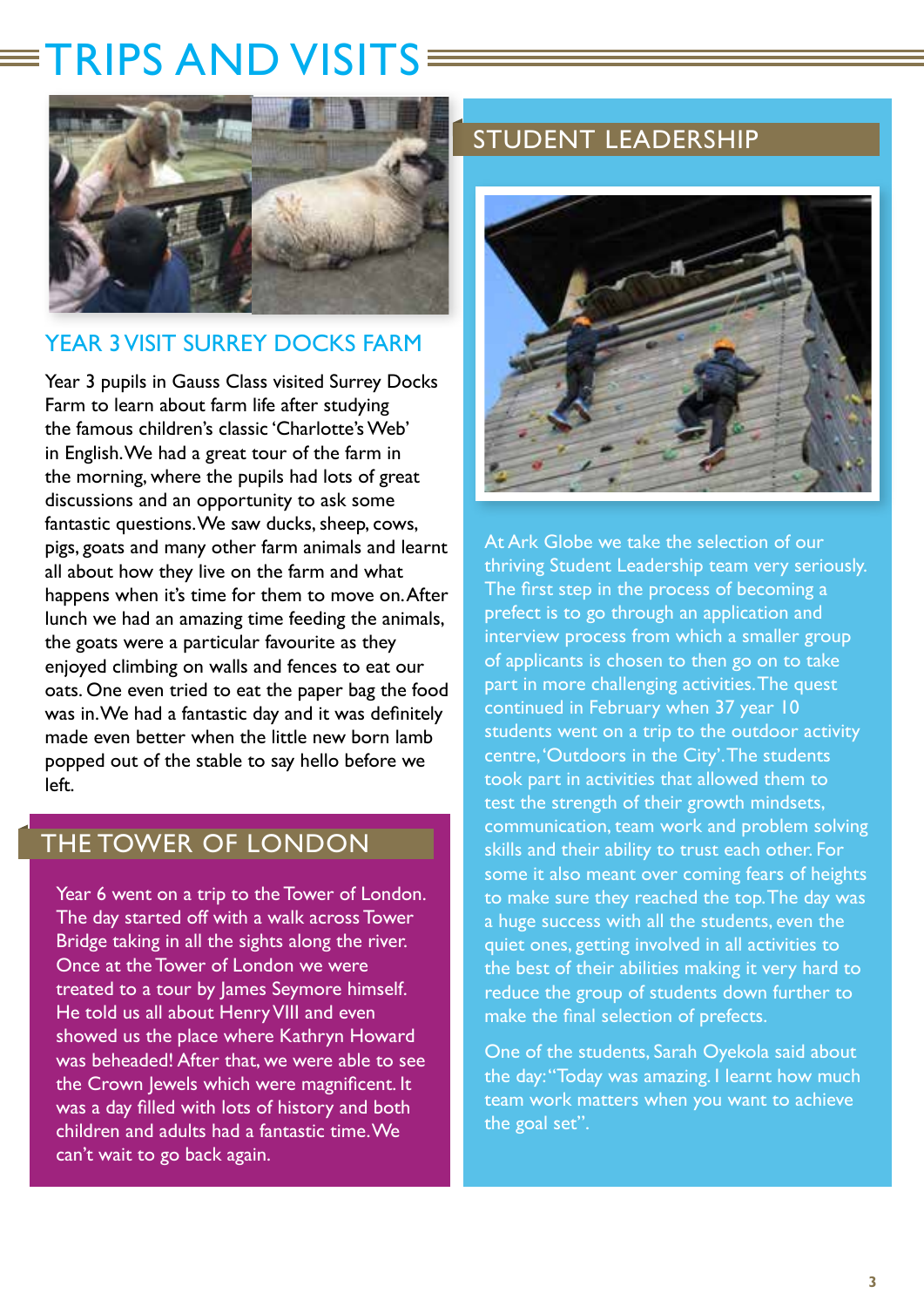## **ARK GLOBE ATHLETES TAKE THE FAST LANE FOR CHANCE TO TRAIN WITH FORMULA ONE DRIVERS**



Students have been competing for a chance to train with elite athletes and Formula One drivers as part of a new partnership between the school and a top sports science consultancy.

12 students competed for the prize, which will see the winner attend an overseas training camp to further develop their skills alongside top sportsmen and women from professional motorsports.

The winning students will also gain the chance to have personalised training plans developed for them to enhance their performance in a chosen sport, including football, athletics and basketball.

The competition was delivered by Pro Performance Ltd, a sports science consultancy which specialises in the assessment and consultation of elite athletes from professional Motorsport, including Formula One, as part of their prestigious Sponsorship Programme.

The students competed for their place on the programme by taking part in a series of exercises that tested their physical and mental skills including Agility and Speed, Explosive Strength, Reaction Times and Endurance.

Throughout the day, the students had been particularly anticipating an opportunity to compete against each other which arose in the core and upper body strength test, the formidable plank challenge.

For this test the students had to stay in the plank position for as long as they could and it was Mayowa, year 9 who was the winner staying in the position for an incredible three minutes.

Year 9 student Ramon said: "I was nervous to start with and keen to try my best as it was such a good opportunity".

Matt Jones, Principal said: "We have so many talented athletes at Ark Globe that we wanted to ensure they are being given access to the best training advice possible. Through this scholarship programme we will be opening up opportunities for students to develop their skills further and helping them to attend the organisations that will put them on the road to potentially becoming professional athletes".

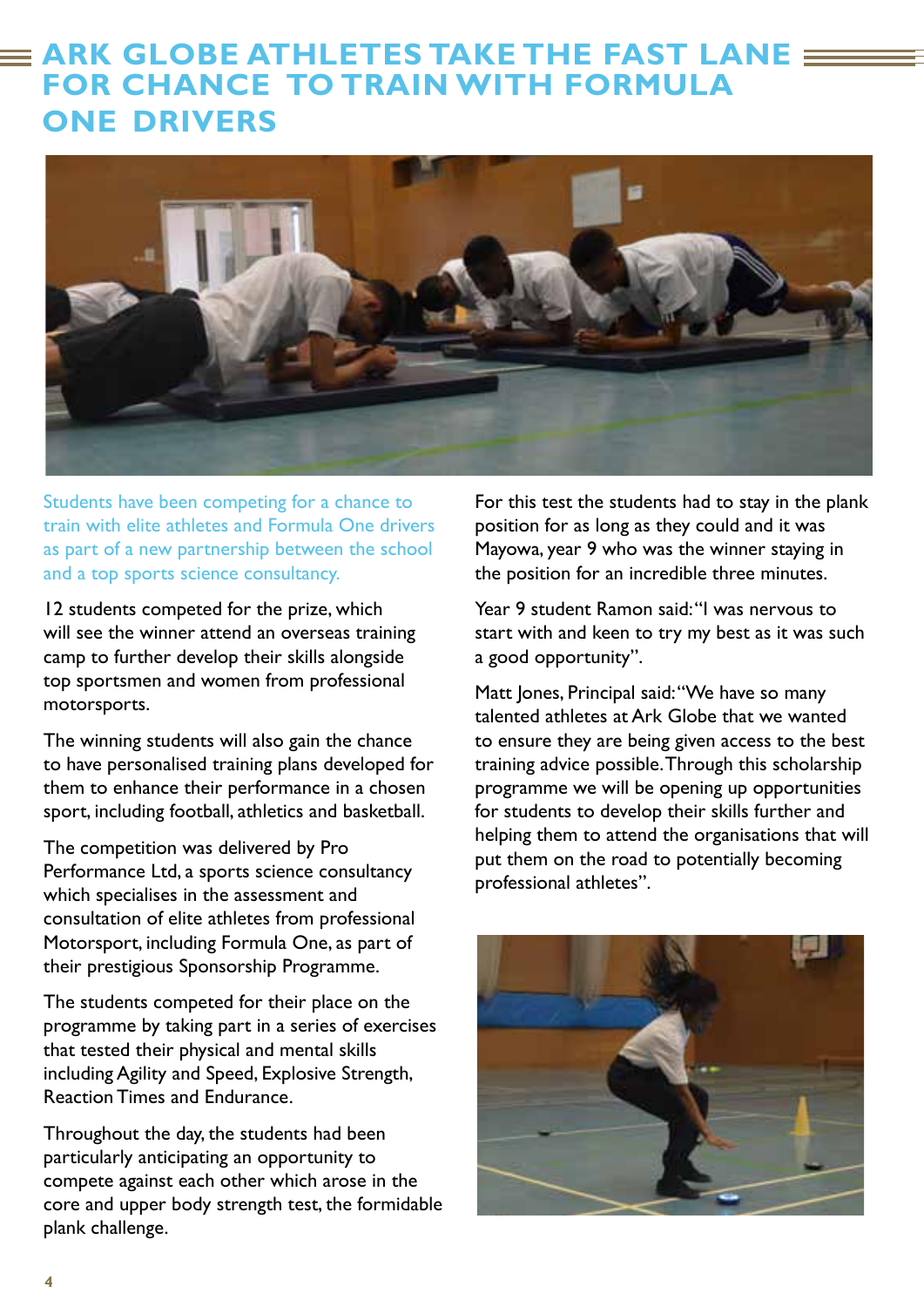## $\equiv$ THIS TERM $\equiv$ **IN PICTURES**



Year 11 Resistant Materials students have been designing bird boxes



We held our first 100 Club event for Able and



Police joined students for breakfast and a 'Build a bridge' challenge



Year 10 students have been taking part in the 'Build a Business' challenge with RBS



dressed up as their favourite characters to celebrate World Book Day



Fantastic art work from our primary pupils



Year 12 Professional Pathways students visit the Teach First offices and hear from their CEO, Brett Wigdortz



Primary pupils dressed up as different athletes as part of Sports Relief



Primary pupils visit 'Grow Elephant's' garden in preparation for their 'Go4it' activity next term.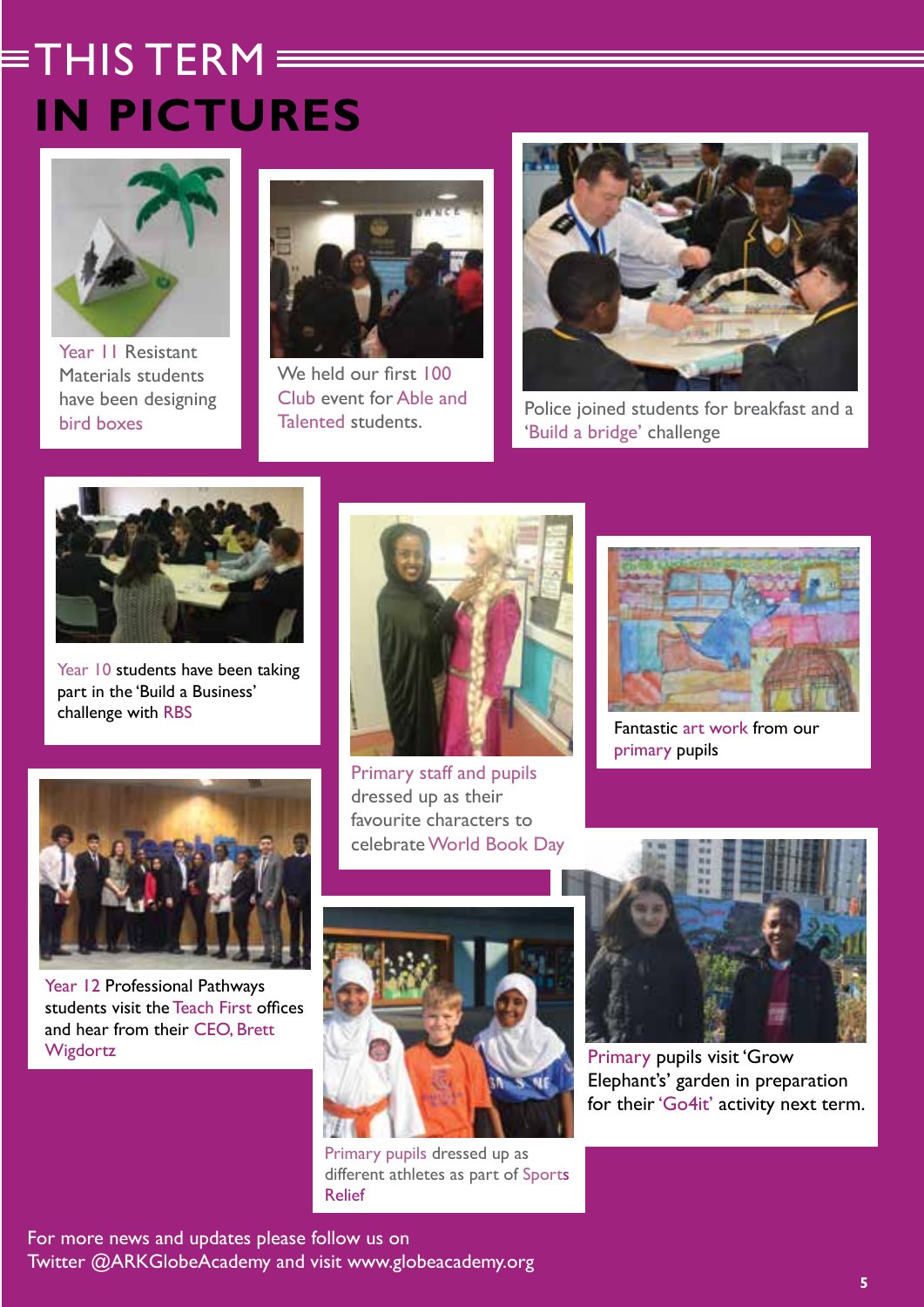## $\equiv$  'Pathways to Medicine' at Imperial College= London



Earlier this year, five year 11 students were invited to apply for a place on the 'Pathways to Medicine' course at Imperial College, London. The three year course aims to prepare students for the six year undergraduate Medicine course provided by the university, through lectures, e-mentor support, summer schools, personal statement and interview training and work experience in hospitals.

The science department are very happy to announce that two Ark Globe students have been offered a place out of the sixty coveted places on the three year course. Congratulations Christian Arenas Daza and Sinnatra Joy Clegg!

On Wednesday 2 March, both Sinnatra and Christian attended the induction evening for the course at the Alexander Fleming Building at Imperial College. Read their thoughts below:

#### 'Pathways to Medicine' - Sinnatra Joy Clegg

'This evening was very insightful. I was able to learn how I can get into medicine whilst being over the moon that my teachers picked my peer Christian and myself to be at the event. The fact that I was one of 60 students that was able to get onto the scheme is still shocking to me. I couldn't help myself but talk to one on the medical students, and find out what they do at Imperial

College. I am glad that I have been chosen to take part in the 'Pathways to Medicine' programme and I will definitely make sure I get my As in all of my sciences to secure my place. I learned that they do experiments and supply the students on the course with work experience. What reassured me the most was the announcement that we get an E-mentor and I think that this is a great way to help me let out my curiosity whilst on this course. I enjoyed myself very much, not just because of the free juice and biscuits, but because I know that I will be taking part in such an amazing opportunity'.

#### 'Pathways to Medicine' - Christian Arenas Daza

'The welcoming event for 'Pathways to Medicine' was very interesting and exciting due to the neurotransmission workshop and the deep explanation given on the characteristics of a good doctor. During the brief lecture I was inspired. I saw myself as Dr Kevin (the lecturer) – I saw myself as a doctor. Then I realised how much time had passed since I first arrived at Ark Globe – the time has gone so fast. Now, being a doctor doesn't seem like a dream in the distant future – it seems a realistic possibility that is happening right now'.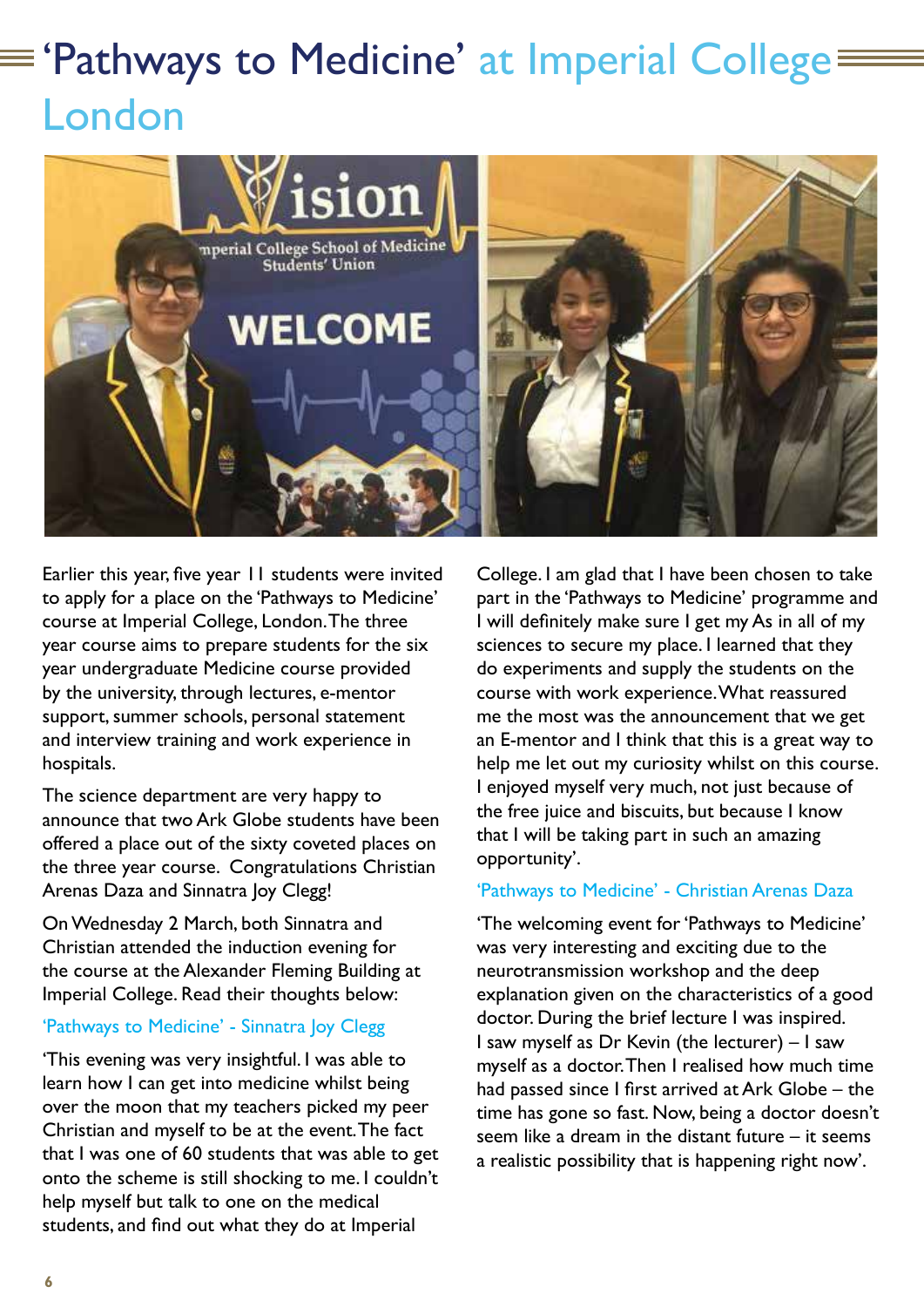## THE BRILLIANT CLUB

This term we were excited to launch our **Fig. 1.1 IMPERIAL COLLEGE**<br>partnership with the charity 'The Brilliant Club'. 'The Brilliant Club', is an award winning charity that exists to help state school students have a better chance of applying and getting into top universities. They do this by recruiting, training and placing doctoral and postdoctoral researchers in non-selective state schools across the country to tutor specific students in certain subjects. At Ark Globe, tutors from 'The Brilliant Club' are working with 24 students from year 9 and 24 students from year 10 who all have a tutor session a week. The majority of students and tutors are focusing their work on science, with the tutors also teaching the students about their current work projects, as well as completing the specified project. One group is learning about animal research and wound healing, another are learning about strokes, whilst a third is focusing on marketing in Hollywood. The students will have a graduation ceremony in May so are working hard to complete their final project in order to graduate.

### YFAR 2 MATHS WRANGLE

This year, the Ark Year 2 Maths competition was held at Ark Globe Primary. Young mathematicians from 12 Ark Schools gathered for an afternoon of puzzles, investigation and fun as they battled it out for first place. All children showed great team work, resilience and sportsmanship and the competition was neck-and-neck to the very end! We look forward to welcoming back more schools next year.



## YEAR 12 'DISCOVERING CHEMISTRY' LECTURE 2016 AT



On Wednesday 9 March, four Year 12 chemistry students attended the annual 'Discovering Chemistry' lecture at Imperial College provided by SCI. This year's lecture was entitled 'Magic, Folk Medicine and Modern Drug Discovery'.

Year 12 student Sharon Marchisa found the opportunity to attend beneficial to her studies in chemistry and said:

'The trip to Imperial College was a very enjoyable experience. We received a lecture from Dr David Witty about 'Magic, Folk Medicine and Modern Drug Discovery' which covered everything from magic fungi to the structures of neurotransmitters to research into cancer. The lecture also gave myself and my peers an insight in to the world of medicinal chemistry and other careers relating to chemistry'.

### Primary pupils 'Go4it'

The primary pupils continue to love their Friday afternoon 'Go4it' sessions and this term they have been taking part in even more exciting activities including; 'Zappy Zumba', Henna designs, Crocheting, 'Loopy for Lego' and 'Make £5 grow' to name but a few. City Trekkers was so popular last term that we have continued with this activity. Next term we are excited that a small group of pupils will be going to 'Grow Elephant's' garden to develop their green fingers so watch this space for pictures.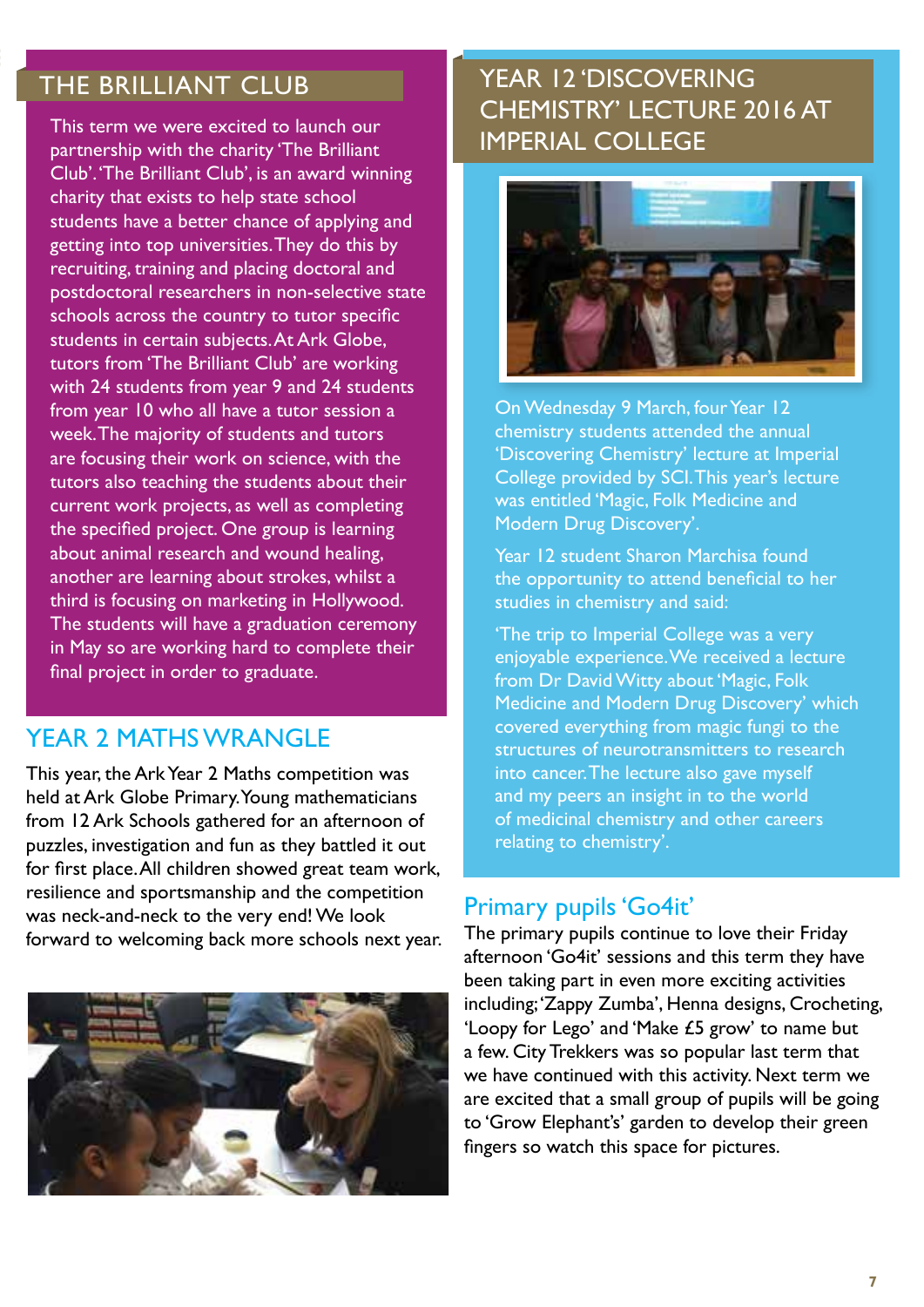## **FIRST GIVE FOR CHARITY**



Six teams of students from year 9 competed in the first Ark Globe Academy 'First Give Final' at the beginning of the term. The teams had competed against others in their year group to reach the final where they were pitching to a panel of external judges for the opportunity to win £1000 for their chosen charity. The presentations were all excellent and used a variety of techniques throughout to improve their argument further as to why their team should win the £1000. These techniques included poems that the students had written themselves and examples of personal stories of people who had been helped by the charity. The students also proved their abilities to remember numbers by giving the audience lots of statistics which they then tested them on at the end of the presentations using different visual aids.

Although all of the presentations were fantastic





examples of our students professionalism skills in action there could only be one winner and we are pleased to announce that the winning team of Rose and Shennaen from McKinley School won £1000 for the mental health charity 'Mind'. The teams who pitched for the charities British Heart Foundation and Starlight also won £250 each to donate.

Matt Jones, Principal said: "I'm so proud of the students' hard work on the programme and impressed that they can stand up at such a young age to speak with such sincerity and integrity so passionately about the issues they care about. Through preparing for these presentations the students have obviously tried again and again to improve which is a really positive example of growth mindset in action. What they have learnt from First Give has given them the aspiration to continue doing good work in their local community."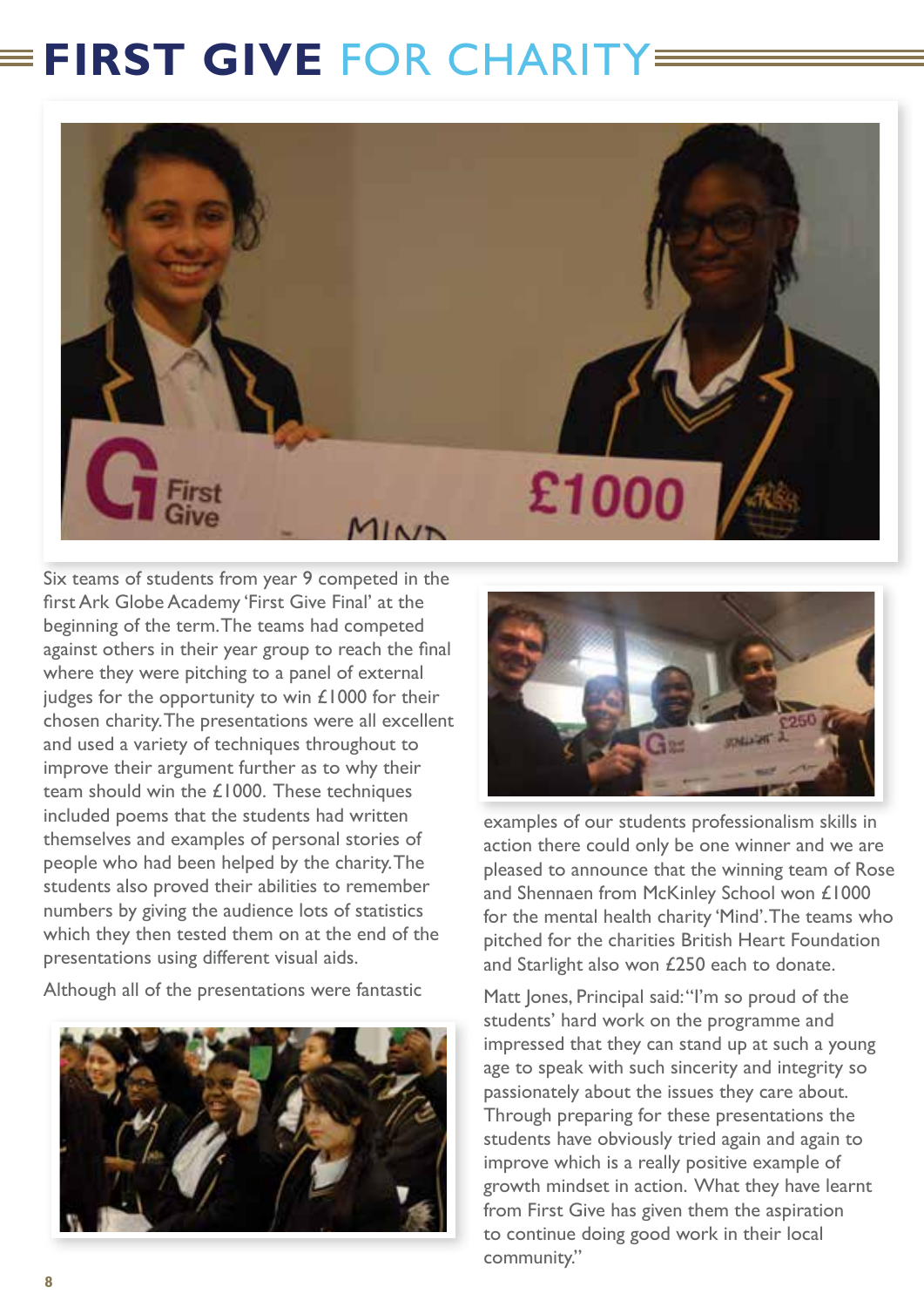## CELEBRATING **ATTENDANCE**

We are very proud that this year student attendance is the highest it has ever been in the school's history. This is really promising as it shows that our students and parents have been listening to the message that the school has been giving about the link between good attendance and attainment.

The primary, key stage 3 schools and sixth form are all regularly above the national average for attendance of 94.9%. Kilimanjaro, our key stage 4 school has been hovering around the national average and look very likely to hit this target before the end of the year.

It is vital that our students realise the importance of attending school every day and on time to instill the professionalism in them that they will need to show at work in the future. Therefore, to help raise the profile of attendance we have launched a number of initiatives to raise the profile of attendance in school and reward the students for all the efforts they are making to do the right thing.

#### Half-termly Prize Draws

The school expectation for attendance is 97%. Every half-term, there is a prize draw for all the students who have met this expectation, with the top prize being £100 and second and third prizes of £50 and £20 respectively. As we know that there are some students who may not have started off that well, we also select the "Most Improved" student in every small school each half-term and they are also awarded with gift vouchers to the tune of £50. Originally, these generous prizes were meant to be only be for the very first prize draw as a special promotion, however Mr Jones, agreed that for as long as the school remains at 96%, which we are currently, he is willing to keep the prizes at this level.

#### Race out of Red and Nearly Ninety-Seven

Another initiative is a drive for students to move up our attendance diamond into the next band. The two focus areas are "Race out of Red" (ROOR) for students who are racing their way out of the Persistent Absence category and "Nearly Ninety-Seven" (NN) for students

heading into the green 97% and above attendance. Students are given a monitoring card, where they can track how many sessions it will take before they reach their target.

All students who achieve their goal will receive a certificate and a letter of commendation.

#### Top Learning Family Trips

To top it all off, at the end of the academic year, the Learning Family with the highest attendance in each small school, will go on a trip with their Learning Lead. As key stage 4 and key stage 5 are approaching their exam season and will leave before the end of the year, their trips will take place just after the Easter break. 11M and 12/13 have decided they would like to go bowling! The key stage 3 Learning Families are still contending for the prize which will be announced at the end of the first summer half-term.

It is our aim to provide whatever support parents require in order to help their child's attendance be the best it can be. If at any time you feel you need any additional support, have any requests/ questions or would simply like more information on any area of attendance please do not hesitate to contact our Attendance Officer, Natasha Orumbie at n.orumbie@globeacademy.org.



## PRIMARY STOMP

The whole primary school took part in the 'School Stomp' to raise money for the charity Health Poverty Action. Every child donated £1 to take part in the sponsored walk, which will help to give the world's poorest children essential health care and futures they deserve. It was a healthy and fun way for the pupils to raise money and awareness for the health issues faced by children all over the world and to help stomp out poverty!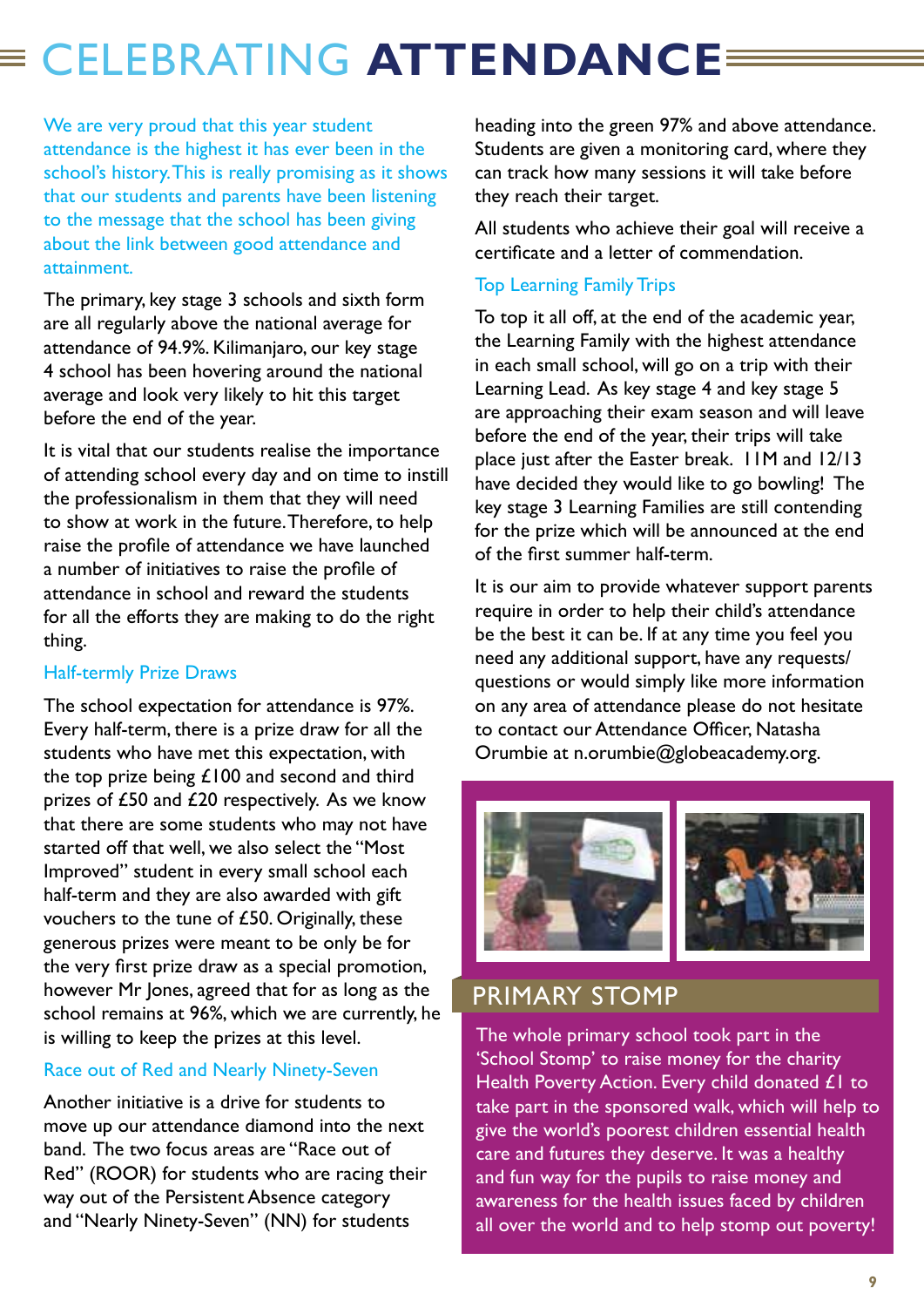## $\equiv$  PERFORMING ARTS  $\equiv$

## SING INTO SPRING

On Wednesday 10 February, 25 secondary students travelled to Stratford Town Hall to take part in the Ark Schools annual singing celebration event 'Sing into Spring'.

The students had been learning and rehearsing the repertoire for months in preparation for the day. The Ark Globe students were joined by students from nine other Ark secondary schools who had also been working on the same repertoire and started the day with a series of warmups.

The first half of the morning was spent rehearsing the songs in sections in different rooms of the venue, coming together after break for the first run through as a massed choir. The atmosphere was electric as we heard how all the voices sounded together accompanied by the Ark Schools staff band. Bryan Welton, Director of Music, Ark Schools, lead the rehearsal which took us up to lunch time. Everyone had worked hard and were ready for a short break and some food to recharge!

After lunch we split off into small school groups and had the opportunity to work with some of the Ark Schools Music staff on a seperate creative project that we would later perform to the other schools. We worked on an acapella version of a popular KESHA song. We only had our voices to create all the different sounds – it was really interesting to experiment with our voices in that way and I think that we managed to pull it off for the final performance.

In the last session of the day everyone came together again to perform the massed choir songs and it sounded amazing. The day was really great fun and it was a great experience to hear 100's of voices singing in harmony. We can't wait until next year!

## **PRIMARY MUSIC CAMP**

After the success of last year, we are excited to be holding another primary music camp over the Easter holidays. We expect a large number of year 5 students from a range of our local primaries to work with us for three days on a musical extravaganza. There will be performing, composing, musical games, meeting lots of new friends and most importantly having fun. The three day camp will culminate with a final celebration performance for friends and family to be held in the Pentagon.

## **Ark Globe Academy Presents**



**Thursday 17 July at 5:00pm Pentagon Hall** 

## **'Be there or be square'**

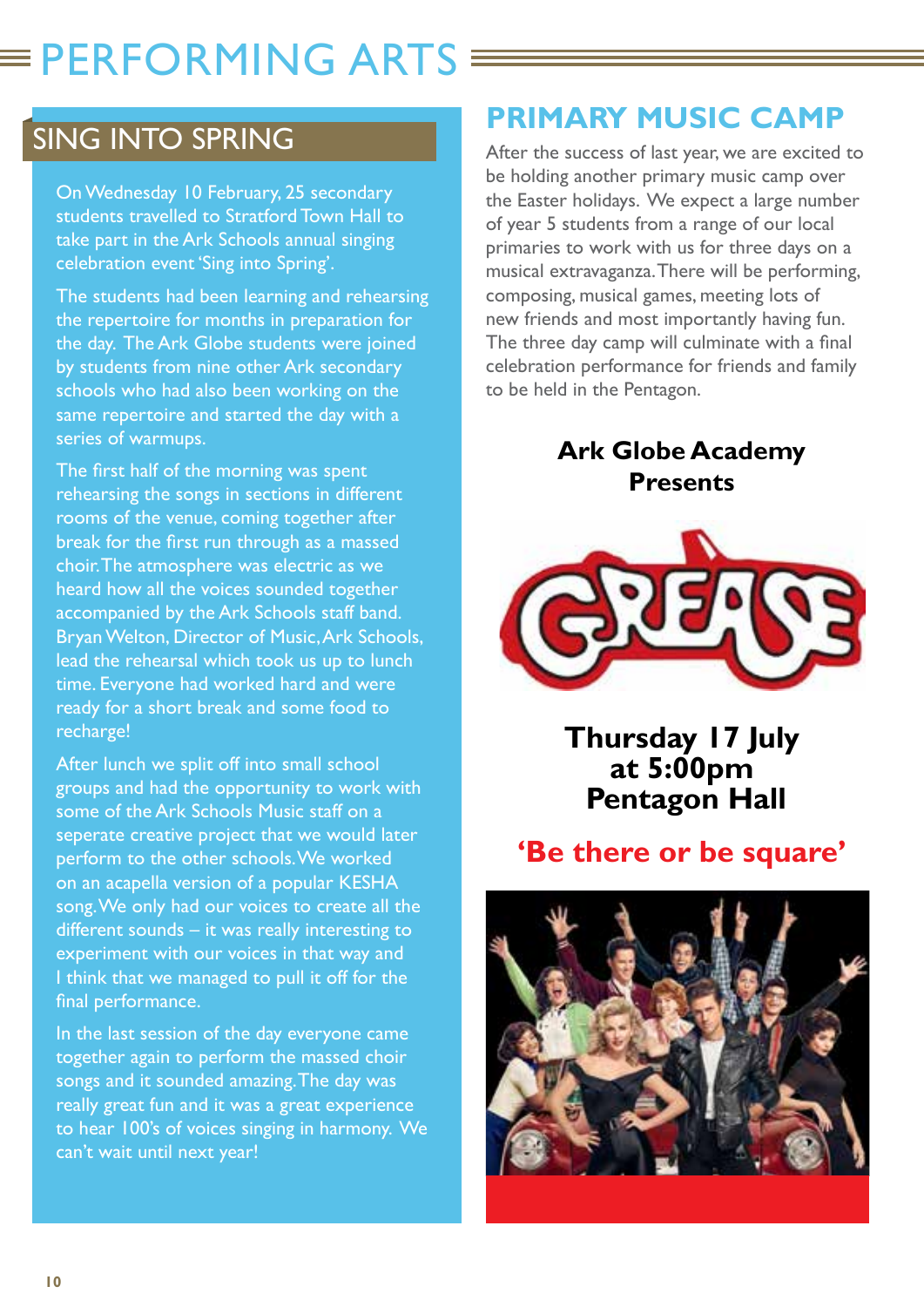## **FUTURE FRONTIERS EXECUTIVE FUTURES**



At Ark Globe we are passionate about providing all students with the correct information, advice and guidance for their future, from helping them choose the correct GCSEs or by providing them with opportunities to learn about different careers.

Recently, a select few of our year 9 students attended a workshop run by the organisation Future Frontiers to start thinking about all of the different options available to them once they leave school or university.





We are very proud of Mekayla Johnson in year 11 who was selected to attend the Inclusive Futures National Camp Weekend at Loughborough University. She was one of 15 young people to gain a place in the whole of the London Region and the weekend was open to just 120 volunteers from across the UK.

Mekayla worked alongside a number of outstanding Paralympic coaches and athletes to develop new strategies to help promote and bridge the gap between mainstream and disability sports.

Previously, Mekayla and eight other year IIs attended Inclusive Futures Regional Camp where they attended workshops run by the English Federation of Disability Sport, Disability Sports Coach and the London Youth Games. They are now supporting with the coaching and delivery of disability sport within Southwark and the surrounding boroughs on a fortnightly basis.

### RBS 'BUILD A BUSINESS' CHALLENGE

A group of year 10 students had the opportunity to participate in a 'Build a business' challenge with the Royal Bank of Scotland (RBS). Their challenge was to "Design a business that creates a product that will make everyday life easier". In teams, they had to 'Build a business' and present their product to a panel of investors later in the day.

 As a starting point, the students had to be inventive and use their imagination to think about what would make their lives easier. Next came the business part when the students had to decide on their roles in the groups; managing director, finance, sales and marketing and product design. Throughout the challenge, the RBS supervisors and investors were there to help the students. The day resulted in students designing a variety of products which ranged from a temperature regulating coat and the eventual winner, a bathroom mirror which can deliver daily notifications and worldwide news when you are getting ready in the morning. The students who participated in this showed their fantastic leadership and entrepreneurial skills and the session was a tremendous success - enjoyed by both the students and facilitators.